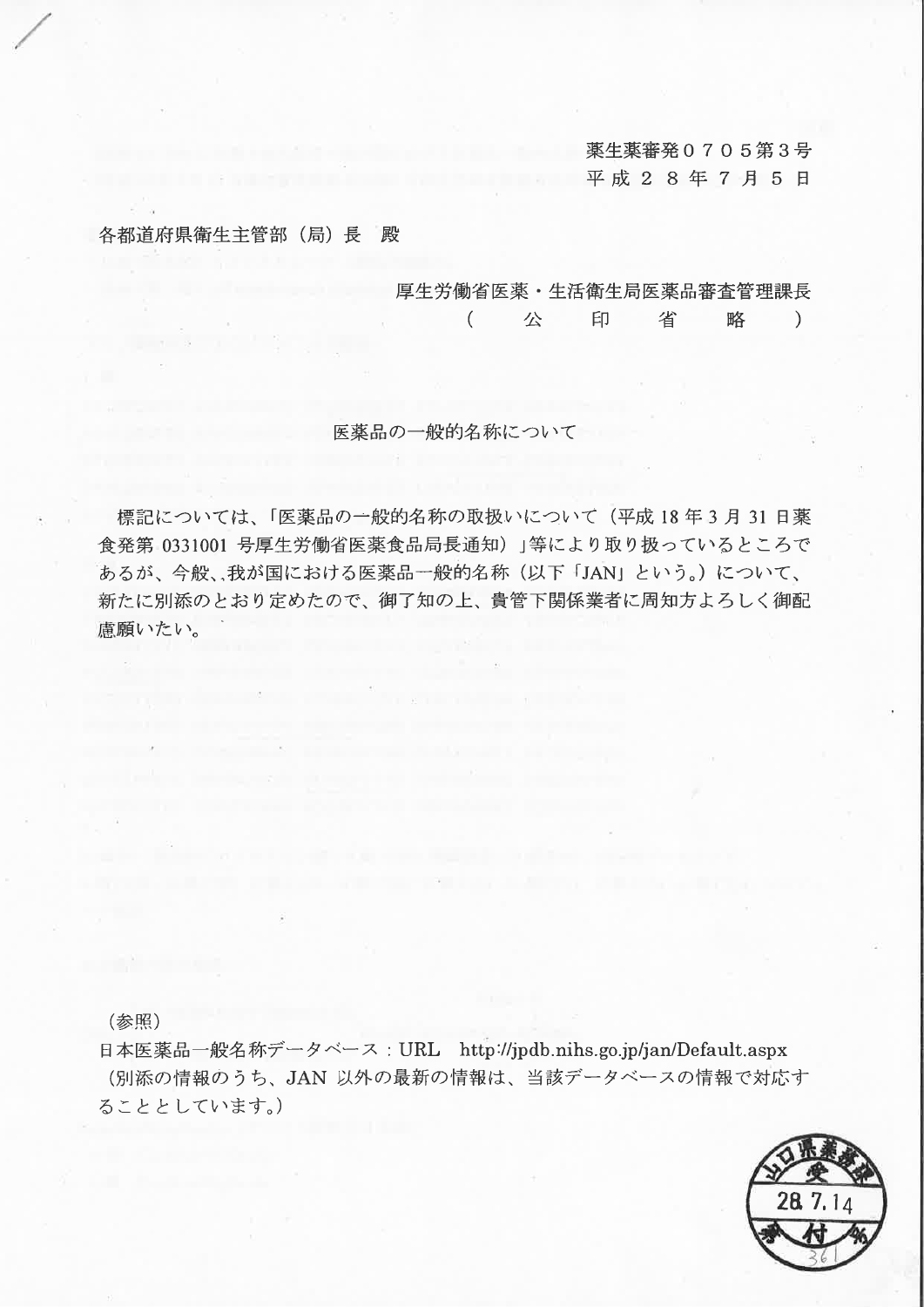別添

(別表2)INN に収載された品目の我が国における医薬品一般的名称

(平成 18 年 3 月 31 日薬食審査発第 0331001 号厚生労働省医薬食品局審査管理課長通知に示す別表2)

### 登録番号 26-4-B8

JAN(日本名):トレメリムマブ(遺伝子組換え)

JAN (英 名): Tremelimumab (Genetical Recombination)

アミノ酸配列及び主なジスルフィド結合:

# L 鎖

DIQMTQSPSS LSASVGDRVT ITCRASQSIN SYLDWYQQKP GKAPKLLIYA ASSLQSGVPS RFSGSGSGTD FTLTISSLQP EDFATYYCQQ YYSTPFTFGP GTKVEIKRTV AAPSVFIFPP SDEQLKSGTA SVVCLLNNFY PREAKVQWKV DNALQSGNSQ ESVTEQDSKD STYSLSSTLT LSKADYEKHK VYACEVTHQG LSSPVTKSFN RGEC

#### H 鎖

|                                                                          | QVQLVESGGG VVQPGRSLRL SÇAASGFTFS SYGMHWVRQA PGKGLEWVAV |  |  |  |  |  |  |  |
|--------------------------------------------------------------------------|--------------------------------------------------------|--|--|--|--|--|--|--|
|                                                                          | IWYDGSNKYY ADSVKGRFTI SRDNSKNTLY LOMNSLRAED TAVYYCARDP |  |  |  |  |  |  |  |
|                                                                          | RGATLYYYYY GMDVWGQGTT VTVSSASTKG PSVFPLAPCS RSTSESTAAL |  |  |  |  |  |  |  |
|                                                                          | GCLVKDYFPE PVTVSWNSGA LTSGVHTFPA VLQSSGLYSL SSVVTVPSSN |  |  |  |  |  |  |  |
|                                                                          | FGTOTYTCNV DHKPSNTKVD KTVERKCCVE CPPCPAPPVA GPSVFLFPPK |  |  |  |  |  |  |  |
|                                                                          | PKDTLMISRT PEVTCVVVDV SHEDPEVQFN WYVDGVEVHN AKTKPREEQF |  |  |  |  |  |  |  |
|                                                                          | NSTFRVVSVL TVVHQDWLNG KEYKCKVSNK GLPAPIEKTI SKTKGQPREP |  |  |  |  |  |  |  |
|                                                                          | QVYTLPPSRE EMTKNQVSLT CLVKGFYPSD IAVEWESNGQ PENNYKTTPP |  |  |  |  |  |  |  |
| K                                                                        | MLDSDGSFFL YSKLTVDKSR WOOGNVFSCS VMHEALHNHY TOKSLSLSPG |  |  |  |  |  |  |  |
| H鎖 Q1:部分的ピログルタミン酸; H鎖 N301:糖鎖結合; H鎖 K451:部分的プロセシング                       |                                                        |  |  |  |  |  |  |  |
| L鎖 C214-H鎖 C227, H鎖 C139-H鎖 C228, H鎖 C231-H鎖 C231, H鎖 C234-H鎖 C234; ジスフィ |                                                        |  |  |  |  |  |  |  |

ルド結合

主な糖鎖の推定構造:

Gal<sub>0-2</sub>  $\left\{\n\begin{array}{c}\n\text{Man}(\beta 1-4)\text{GlcNAc} \\
\text{Man}(\beta 1-4)\text{GlcNAc}\n\end{array}\n\right\}$  $(\beta$ 1-4)GlcNAc $(\beta$ 1-2)Man $(\alpha$ 1-6)  $Fuc(\alpha) -6$ )  $(\beta$ 1-4)GlcNAc $(\beta$ 1-2)Man $(\alpha$ 1-3)

C<sub>6500</sub>H<sub>9974</sub>N<sub>1726</sub>O<sub>2026</sub>S<sub>52</sub> (タンパク質部分, 4 本鎖)

H 鎖 C<sub>2219</sub>H<sub>3409</sub>N<sub>591</sub>O<sub>676</sub>S<sub>20</sub>

L鎖  $C_{1031}H_{1596}N_{272}O_{337}S_6$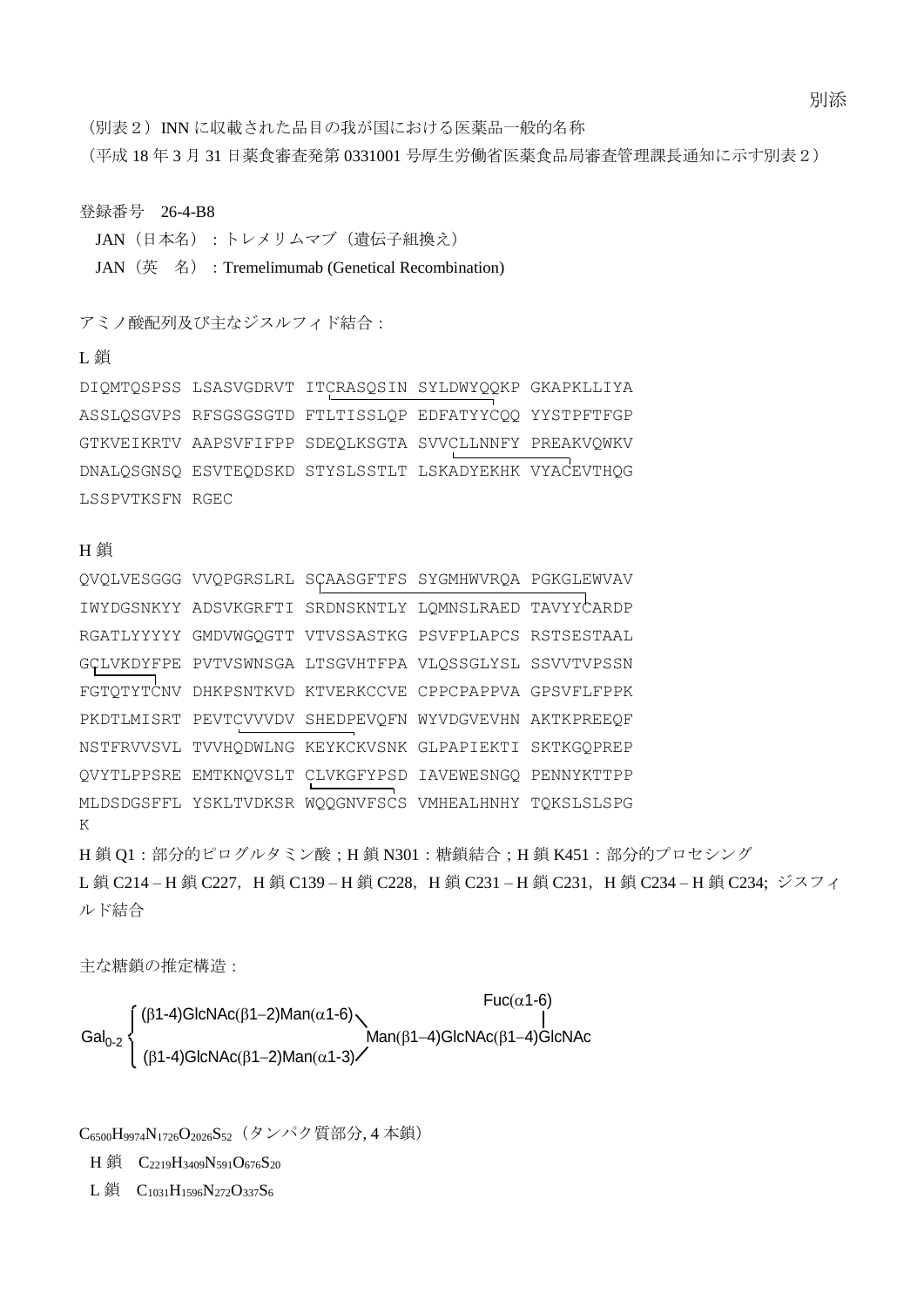トレメリムマブは,ヒト細胞傷害性 T リンパ球抗原-4 (CTLA-4) に対する遺伝子組換えヒト IgG2 モノク ローナル抗体である. トレメリムマブは、マウスミエローマ (NS0) 細胞により産生される. トレメリム マブは, 451 個のアミノ酸残基からなる H 鎖 (γ2 鎖) 2 本及び 214 個のアミノ酸残基からなる L 鎖(κ 鎖)2 本で構成される糖タンパク質(分子量:約 149,000)である.

Tremelimumab is a recombinant human IgG2 monoclonal antibody against human cytotoxic T-lymphocyteassociated antigen 4 (CTLA-4). Tremelimumab is produced in mouse myeloma (NS0) cells. Tremelimumab is a glycoprotein (molecular weight: ca. 149,000) composed of 2 H-chains (γ2-chains) consisting of 451 amino acid residues each and 2 L-chains (κ-chains) consisting of 214 amino acid residues each.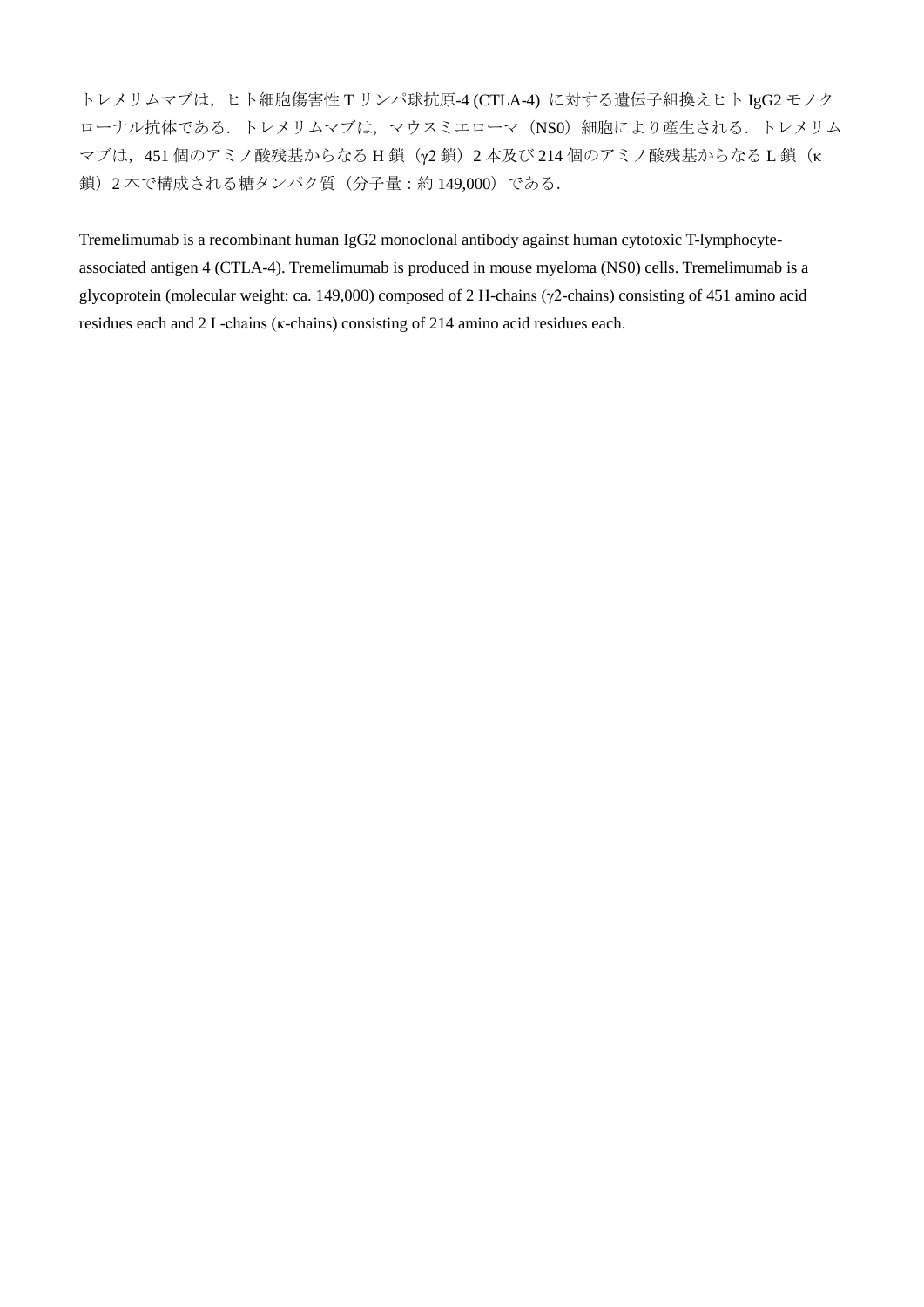登録番号 27-1-B1

JAN (日本名):ロモソズマブ(遺伝子組換え)

JAN (英 名) : Romosozumab (Genetical Recombination)

アミノ酸配列及び主なジスルフィド結合:

#### L 鎖

DIQMTQSPSS LSASVGDRVT ITCRASQDIS NYLNWYQQKP GKAPKLLIYY TSRLLSGVPS RFSGSGSGTD FTLTISSLQP EDFATYYCQQ GDTLPYTFGG GTKVEIKRTV AAPSVFIFPP SDEQLKSGTA SVVCLLNNFY PREAKVQWKV DNALQSGNSQ ESVTEQDSKD STYSLSSTLT LSKADYEKHK VYACEVTHQG LSSPVTKSFN RGEC

#### H 鎖

|  | EVOLVOSGAE VKKPGASVKV SCKASGYTFT DYNMHWVROA PGOGLEWMGE |  |
|--|--------------------------------------------------------|--|
|  | INPNSGGAGY NOKFKGRVTM TTDTSTSTAY MELRSLRSDD TAVYYCARLG |  |
|  | YDDIYDDWYF DVWGQGTTVT VSSASTKGPS VFPLAPCSRS TSESTAALGC |  |
|  | LVKDYFPEPV TVSWNSGALT SGVHTFPAVL QSSGLYSLSS VVTVPSSNFG |  |
|  | TQTYTCNVDH KPSNTKVDKT VERKCCVECP PCPAPPVAGP SVFLFPPKPK |  |
|  | DTLMISRTPE VTCVVVDVSH EDPEVQFNWY VDGVEVHNAK TKPREEQFNS |  |
|  | TFRVVSVLTV VHQDWLNGKE YKCKVSNKGL PAPIEKTISK TKGQPREPQV |  |
|  | YTLPPSREEM TKNOVSLTCL VKGFYPSDIA VEWESNGOPE NNYKTTPPML |  |
|  | DSDGSFFLYS KLTVDKSRWQ QGNVFSCSVM HEALHNHYTQ KSLSLSPGK  |  |

H 鎖 E1: 部分的ピログルタミン酸; H 鎖 N299: 糖鎖結合; H 鎖 K449: 部分的プロセシング L 鎖 C23 – L 鎖 C88, L 鎖 C134 – L 鎖 C194, H 鎖 C22 – H 鎖 C96, H 鎖 C150 – H 鎖 C206, H 鎖 C263 – H 鎖 C323, H 鎖 C369-H 鎖 C427 : 鎖内ジスルフィド結合;L 鎖 C214-H 鎖 C225, H 鎖 C137-H 鎖 C226, H鎖 C229-H鎖 C229, H鎖 C232-H鎖 C232:鎖間ジスルフィド結合 または

L 鎖 C23 – L 鎖 C88, L 鎖 C134 – L 鎖 C194, H 鎖 C22 – H 鎖 C96, H 鎖 C150 – H 鎖 C206, H 鎖 C229 – H 鎖 C232, H鎖 C263-H鎖 C323, H鎖 C369-H鎖 C427:鎖内ジスルフィド結合;L鎖 C214-H鎖 C225, H鎖 C137-H鎖 C226:鎖間ジスルフィド結合

主な糖鎖の推定構造:

Fuc Gal<sub>0-2</sub>  $\begin{bmatrix} \text{GlcNAc} - \text{Man} \\ \text{GlcNAc} - \text{Man} \end{bmatrix}$  Man - GlcNAc - GlcNAc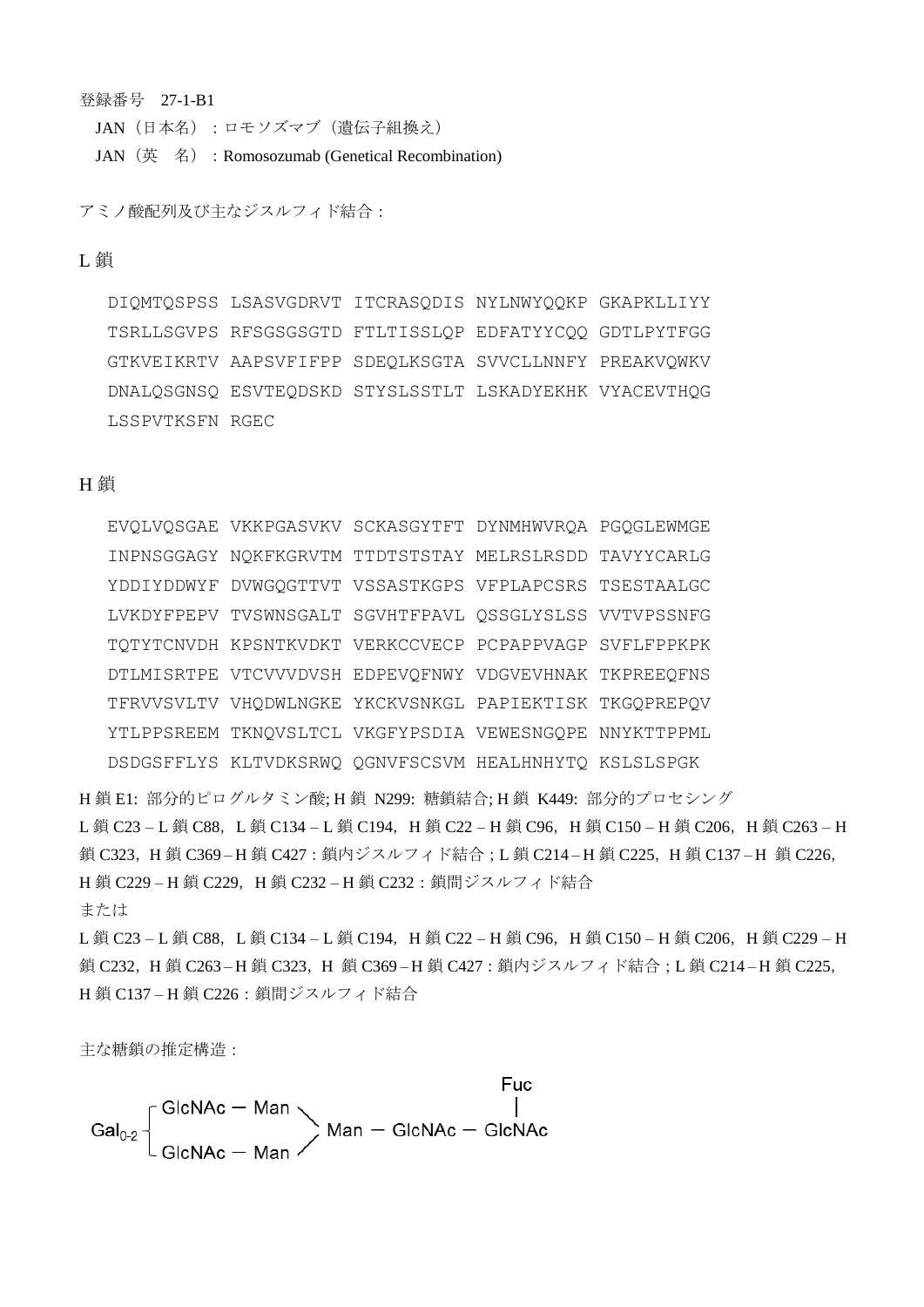C<sub>6452</sub>H<sub>9926</sub>N<sub>1714</sub>O<sub>2040</sub>S<sub>54</sub> (タンパク質部分, 4本鎖)

H 鎖 C<sub>2195</sub>H<sub>3376</sub>N<sub>582</sub>O<sub>683</sub>S<sub>21</sub>

L鎖  $C_{1031}H_{1605}N_{275}O_{337}S_6$ 

ロモソズマブは,遺伝子組換えヒト化モノクローナル抗体であり,マウス抗ヒトスクレロスチン抗体の相 補性決定部,並びにヒト IgG2 のフレームワーク部及び定常部からなる.ロモソズマブは,チャイニーズハ ムスター卵巣細胞により産生される. ロモソズマブは, 449 個のアミノ酸残基からなる H 鎖 (γ2 鎖) 2 本 及び 214 個のアミノ酸残基からなるL鎖(κ鎖)2本で構成される糖タンパク質(分子量:約 149,000)で ある.

Romosozumab is a recombinant humanized monoclonal antibody composed of complementarity-determining regions derived from mouse anti-human sclerostin monoclonal antibody and framework regions and constant regions derived from human IgG2. Romosozumab is produced in Chinese hamster ovary cells. Romosozumab is a glycoprotein (molecular weight: ca. 149,000) composed of 2 H-chains (γ2-chains) consisting of 449 amino acid residues each and 2 L-chains (κ-chains) consisting of 214 amino acid residues each.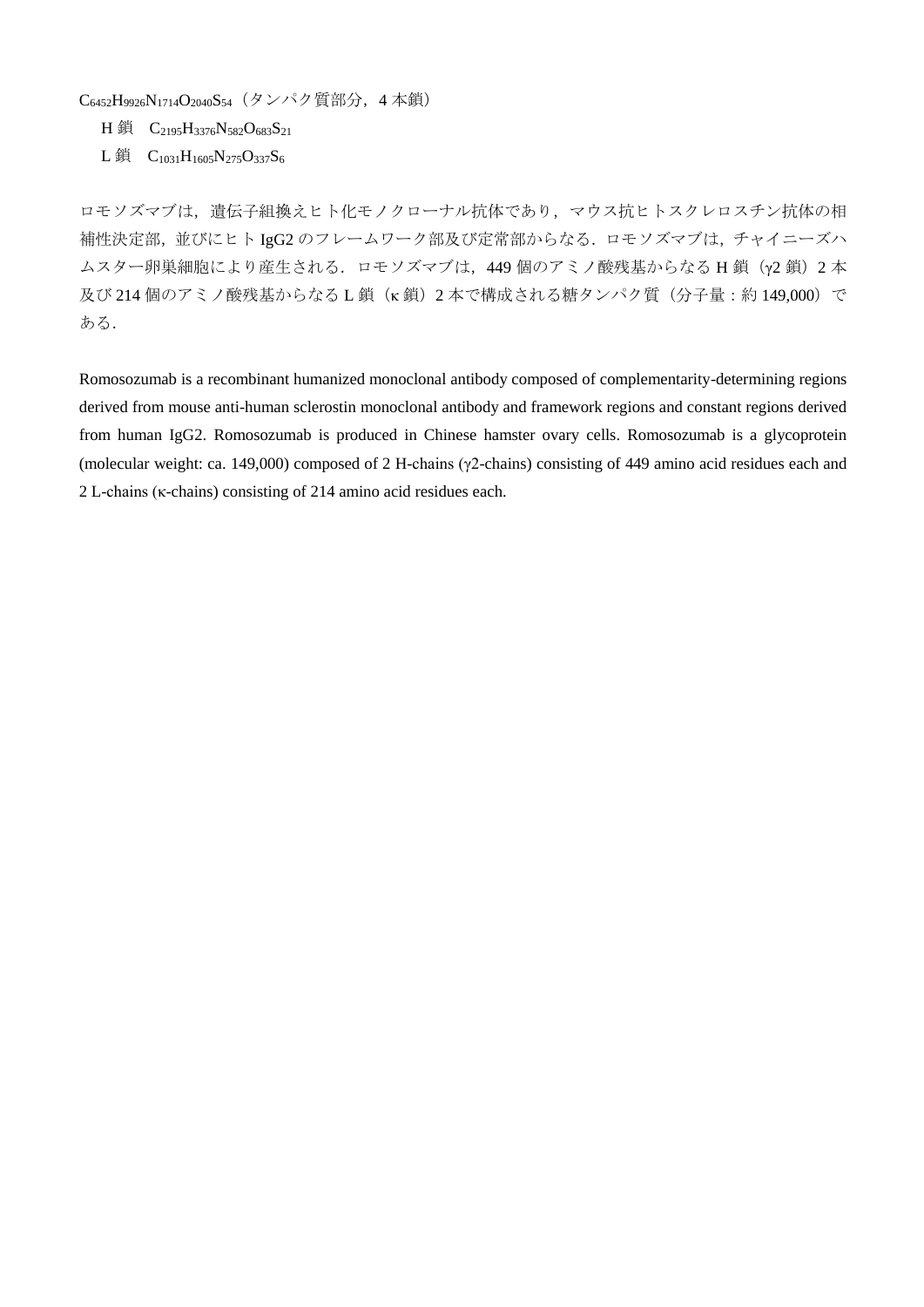登録番号 27-1-B11 JAN(日本名):トラロキヌマブ(遺伝子組換え) JAN (英 名) : Tralokinumab (Genetical Recombination)

アミノ酸配列及びジスルフィド結合: L 銷

SYVLTQPPSV SVAPGKTARI TCGGNIIGSK LVHWYQQKPG QAPVLVIYDD GDRPSGIPER FSGSNSGNTA TLTISRVEAG DEADYYCQVW DTGSDPVVFG GGTKLTVLGQ PKAAPSVTLF PPSSEELQAN KATLVCLISD FYPGAVTVAW KADSSPVKAG VETTTPSKQS NNKYAASSYL SLTPEQWKSH RSYSCQVTHE GSTVEKTVAP TECS

#### H 銷

| OVOLVOSGAE VKKPGASVKV SCKASGYTFT NYGLSWVROA PGOGLEWMGW |  |  |
|--------------------------------------------------------|--|--|
| ISANNGDTNY GQEFQGRVTM TTDTSTSTAY MELRSLRSDD TAVYYCARDS |  |  |
| SSSWARWFFD LWGRGTLVTV SSASTKGPSV FPLAPCSRST SESTAALGCL |  |  |
| VKDYFPEPVT VSWNSGALTS GVHTFPAVLO SSGLYSLSSV VTVPSSSLGT |  |  |
| KTYTCNVDHK PSNTKVDKRV ESKYGPPCPS CPAPEFLGGP SVFLFPPKPK |  |  |
| DTLMISRTPE VTCVVVDVSQ EDPEVQFNWY VDGVEVHNAK TKPREEQFNS |  |  |
| TYRVVSVLTV LHQDWLNGKE YKCKVSNKGL PSSIEKTISK AKGQPREPQV |  |  |
| YTLPPSQEEM TKNQVSLTCL VKGFYPSDIA VEWESNGQPE NNYKTTPPVL |  |  |
| DSDGSFFLYS RLTVDKSRWQ EGNVFSCSVM HEALHNHYTQ KSLSLSLGK  |  |  |

H 鎖 Q1: ピログルタミン酸; H 鎖 N299: 糖鎖結合; H 鎖 K449:部分的プロセシング L 鎖 C 213 – H 鎖 C136, H 鎖 C228 – H 鎖 C228, H 鎖 C231 – H 鎖 C231: ジスルフィド結合

主な糖鎖の推定構造:

Gal<sub>0-2</sub>  $\left\{\n\begin{array}{c}\n\text{Man}(\beta 1-4)\text{GlcNAc} \\
\text{Man}(\beta 1-4)\text{GlcNAc}\n\end{array}\n\right\}$  $(\beta$ 1-4)GlcNAc $(\beta$ 1-2)Man $(\alpha$ 1-6)  $Fuc(\alpha)$ 1-6)  $(\beta$ 1-4)GlcNAc $(\beta$ 1-2)Man $(\alpha$ 1-3)

 $C_{6386}H_{9838}N_{1702}O_{2016}S_{44}$  (タンパク質部分, 4本鎖)

H 鎖  $C_{2193}H_{3378}N_{584}O_{684}S_{17}$ 

L鎖  $C_{1000}H_{1557}N_{267}O_{324}S_5$ 

トラロキヌマブは、ヒトインターロイキン-13 に対する遺伝子組換えヒト IgG4 モノクローナル抗体であ る.トラロキヌマブは,マウスミエローマ(NS0)細胞により産生される.トラロキヌマブは,449 個の アミノ酸残基からなる H 鎖(γ4 鎖)2 本及び 214 個のアミノ酸残基からなる L 鎖(λ鎖)2 本で構成され る糖タンパク質(分子量:約 147,000)である.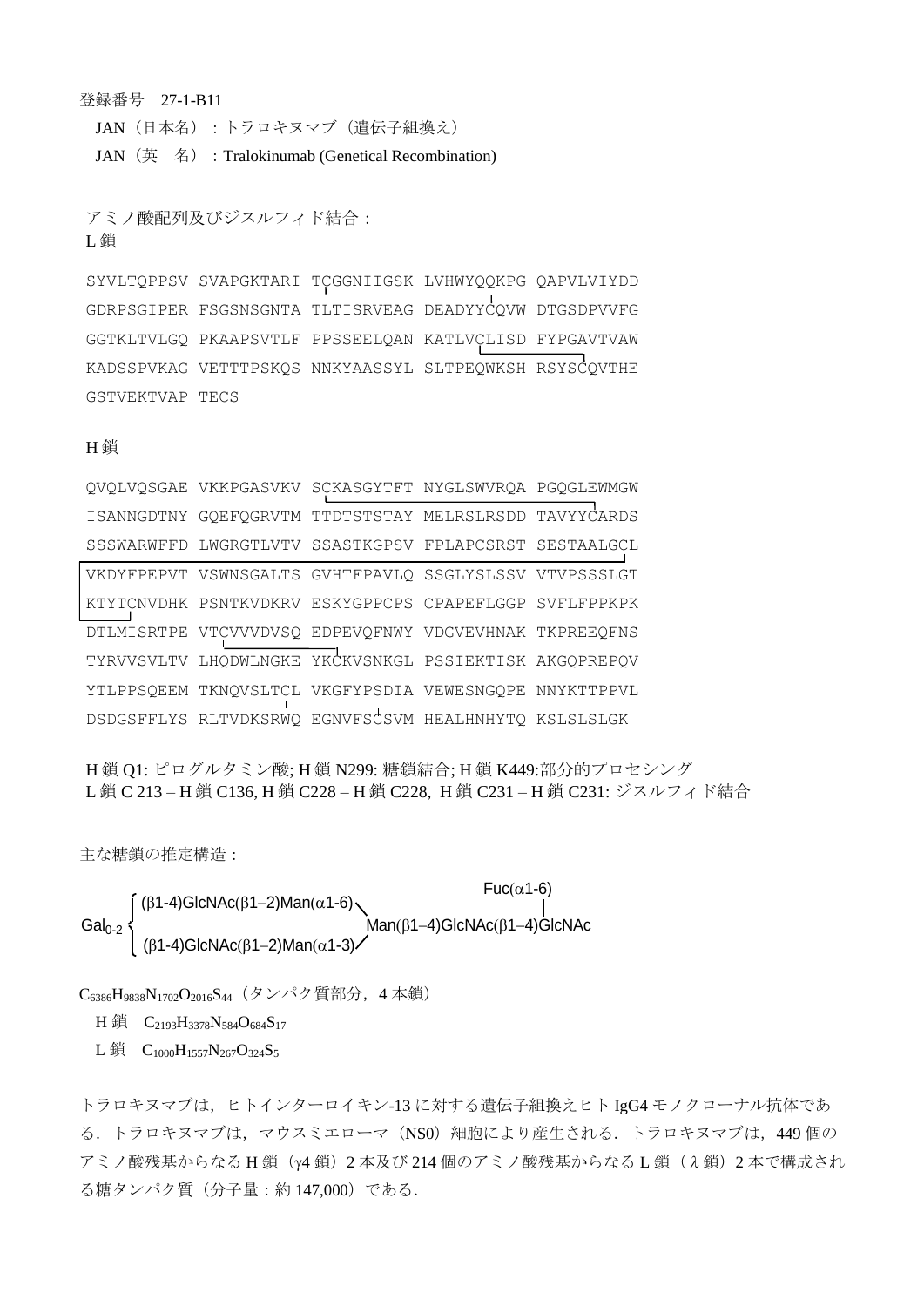Tralokinumab is a recombinant human IgG4 monoclonal antibody against human interleukin-13. Tralokinumab is produced in mouse myeloma (NS0) cells. Tralokinumab is a glycoprotein (molecular weight: ca. 147,000) composed of 2 H-chains (γ4-chains) consisting of 449 amino acid residues each and 2 L-chains (λ-chains) consisting of 214 amino acid residues each.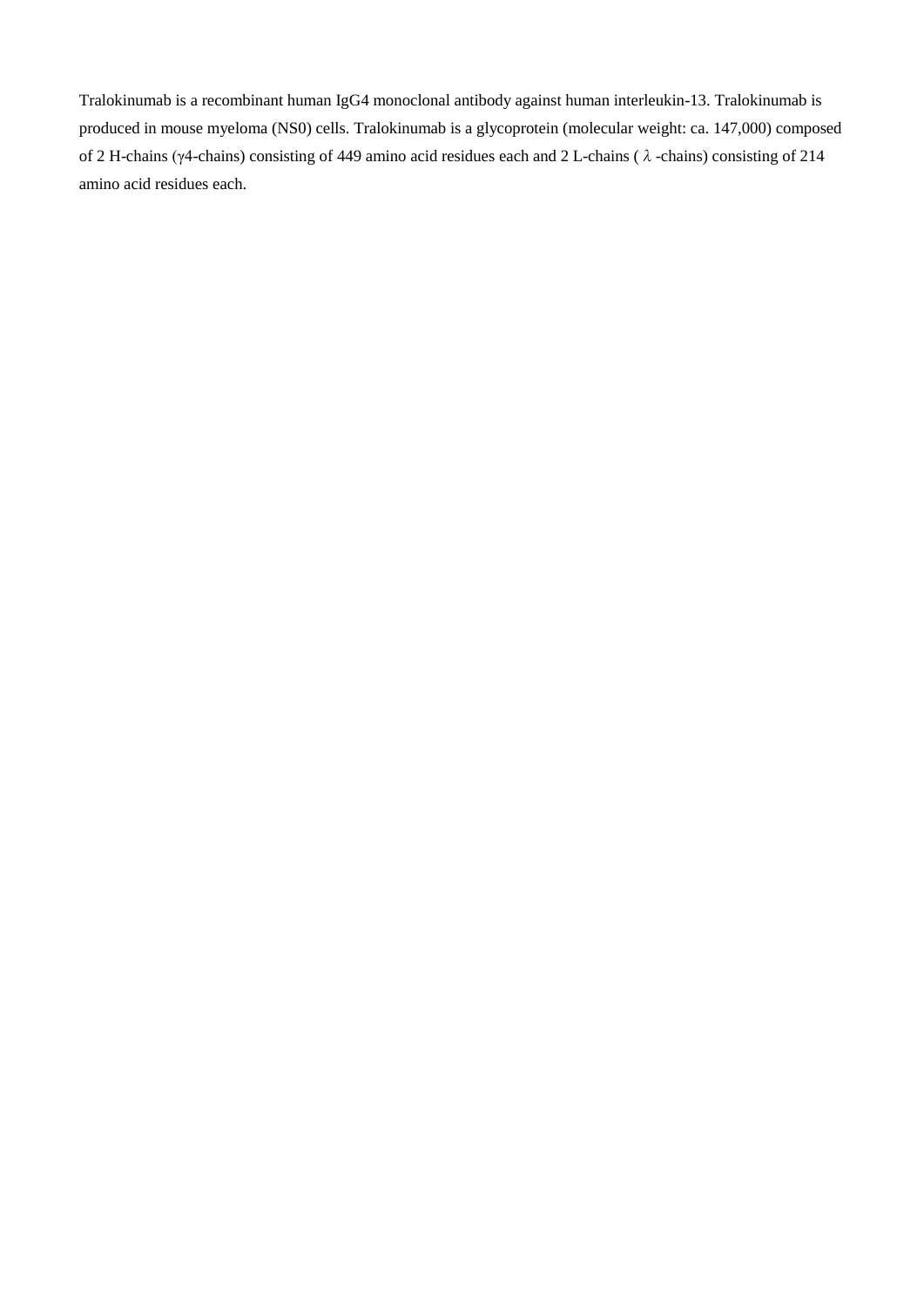登録番号 27-2-B1

JAN (日本名): サリルマブ (遺伝子組換え)

JAN (英 名) : Sarilumab (Genetical Recombination)

#### アミノ酸配列及びジスルフィド結合:

L 鎖

DIQMTQSPSS VSASVGDRVT ITCRASQGIS SWLAWYQQKP GKAPKLLIYG ASSLESGVPS RFSGSGSGTD FTLTISSLQP EDFASYYCQQ ANSFPYTFGQ GTKLEIKRTV AAPSVFIFPP SDEQLKSGTA SVVCLLNNFY PREAKVQWKV DNALQSGNSQ ESVTEQDSKD STYSLSSTLT LSKADYEKHK VYACEVTHQG LSSPVTKSFN RGEC

#### H 鎖

EVQLVESGGG LVQPGRSLRL SCAASRFTFD DYAMHWVRQA PGKGLEWVSG ISWNSGRIGY ADSVKGRFTI SRDNAENSLF LQMNGLRAED TALYYCAKGR DSFDIWGQGT MVTVSSASTK GPSVFPLAPS SKSTSGGTAA LGCLVKDYFP EPVTVSWNSG ALTSGVHTFP AVLQSSGLYS LSSVVTVPSS SLGTQTYICN VNHKPSNTKV DKKVEPKSCD KTHTCPPCPA PELLGGPSVF LFPPKPKDTL MISRTPEVTC VVVDVSHEDP EVKFNWYVDG VEVHNAKTKP REEQYNSTYR VVSVLTVLHQ DWLNGKEYKC KVSNKALPAP IEKTISKAKG QPREPQVYTL PPSRDELTKN QVSLTCLVKG FYPSDIAVEW ESNGQPENNY KTTPPVLDSD GSFFLYSKLT VDKSRWQQGN VFSCSVMHEA LHNHYTQKSL SLSPGK

H 鎖 N296:糖鎖結合;H 鎖 K446:部分的プロセシング L鎖 C214-H鎖 C219, H鎖 C225-H鎖 C225, H鎖 C228-H鎖 C228:ジスルフィド結合

主な糖鎖の推定構造:

$$
Gal0-2
$$
   
\n
$$
Gal0-2
$$
   
\n
$$
(β1-4)GlcnAc(β1-2)Man(α1-6)
$$
\n
$$
Man(β1-4)GlcnAc(β1-4)GlcnAc(β1-4)GlcnAc(β1-4)GlcnAc(β1-4)GlcnAc(β1-4)GlcnAc(β1-2)Man(α1-3)
$$

C6388H9886N1718O1998S44(タンパク質部分,4 本鎖)

H 鎖 C2172H3366N586O665S<sup>16</sup>

L鎖 C<sub>1022</sub>H<sub>1581</sub>N<sub>273</sub>O<sub>334</sub>S<sub>6</sub>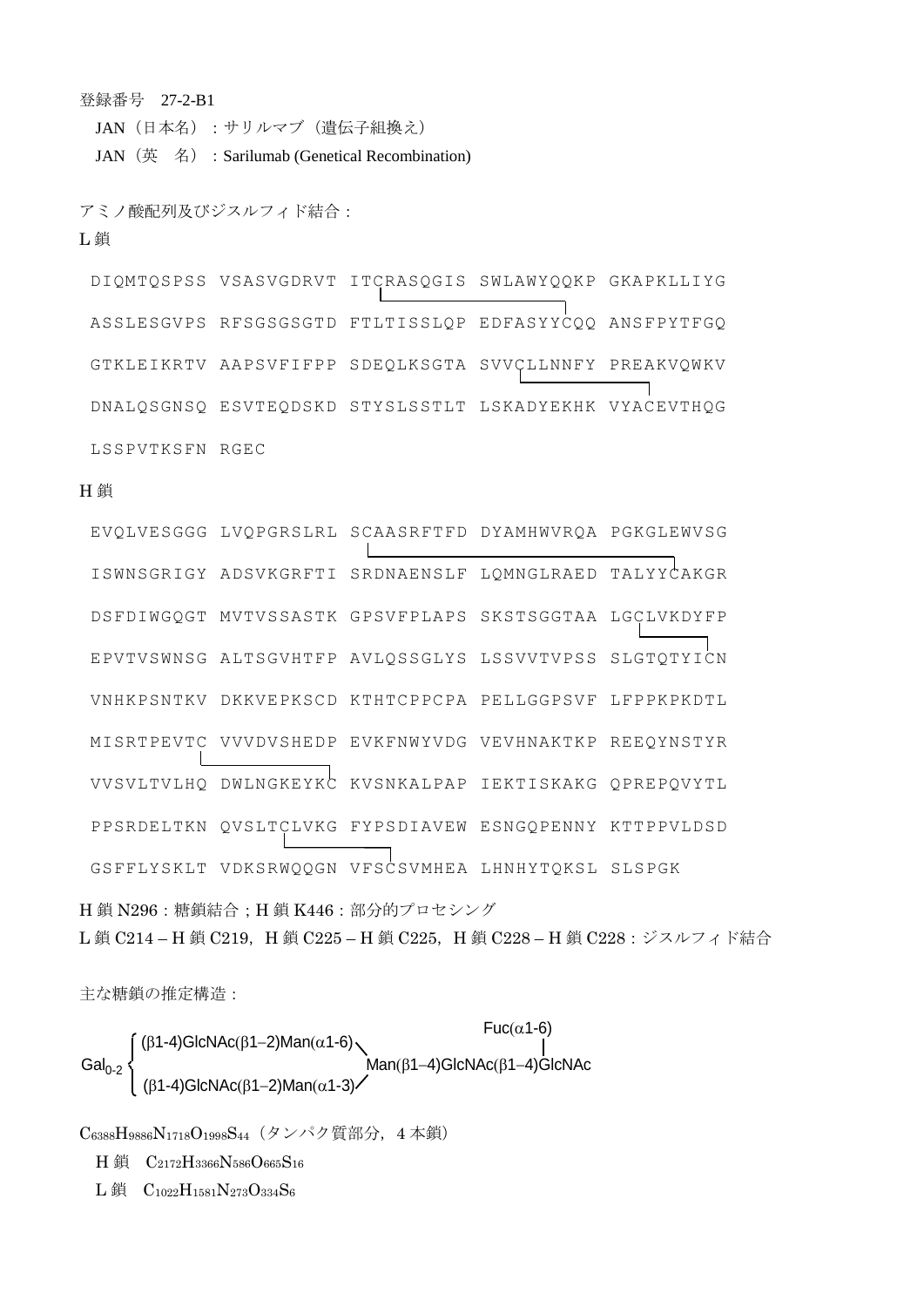サリルマブは,ヒトインターロイキン-6 受容体の α サブユニットに対する遺伝子組換えヒト IgG1 モノク ローナル抗体である. サリルマブは、チャイニーズハムスター卵巣細胞により産生される. サリルマブ は, 446 個のアミノ酸残基からなる H 鎖 (γ1 鎖) 2 本及び 214 個のアミノ酸残基からなる L 鎖 (κ 鎖)2 本で構成される糖タンパク質(分子量:約 150,000)である.

Sarilumab is a recombinant human IgG1 monoclonal antibody against human interleukin-6 receptor α subunit. Sarilumab is produced in Chinese hamster ovary cells. Sarilumab is a glycoprotein (molecular weight: ca. 150,000) composed of 2 H-chains (γ1-chains) consisting of 446 amino acid residues each and 2 L-chains (κ-chains) consisting of 214 amino acid residues each.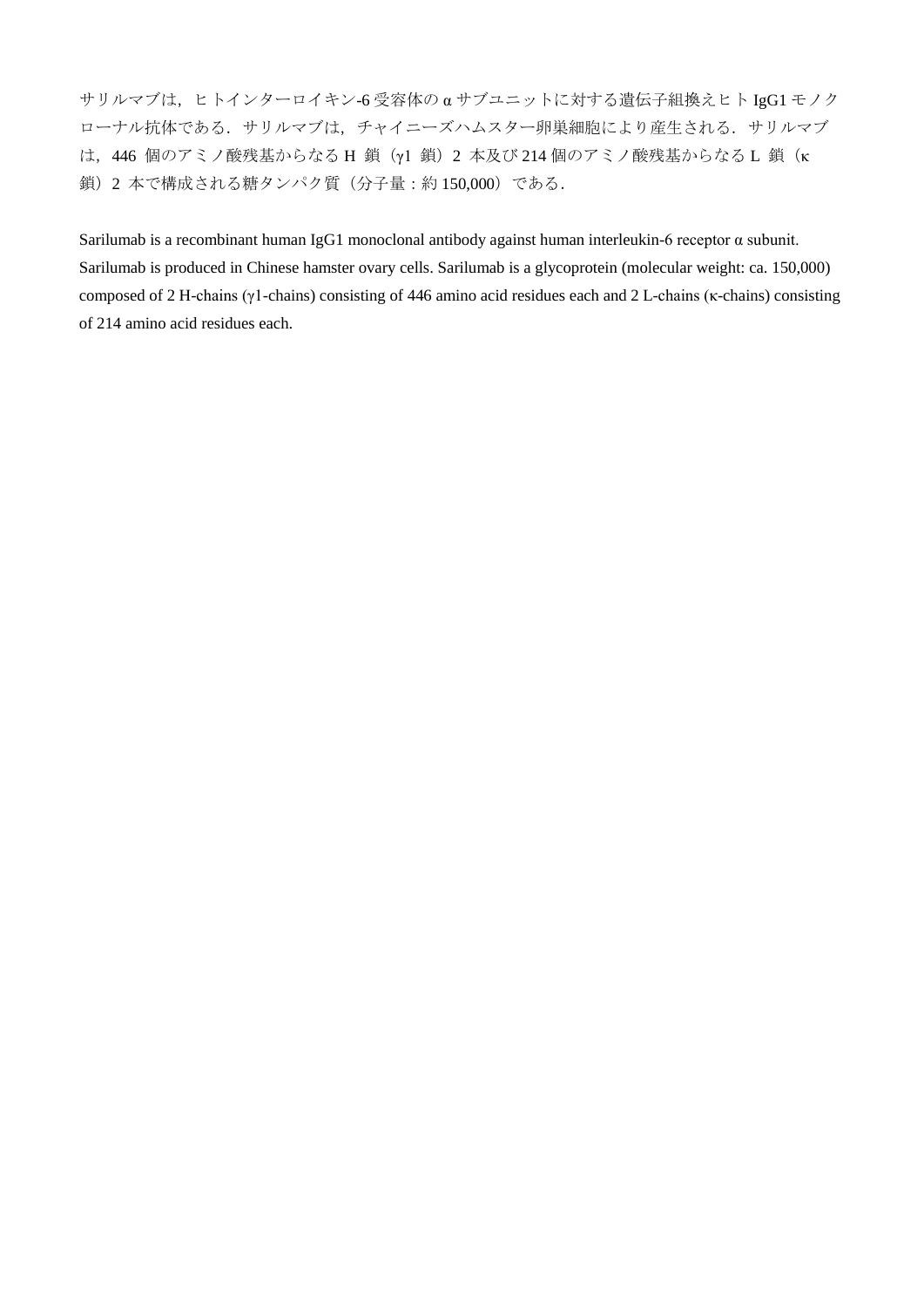登録番号 27-3-B9 JAN(日本名):ビベグロン JAN (英名): Vibegron



 $C_{26}H_{28}N_{4}O_{3}$ 

(6*S*)-*N*-[4-({(2*S*,5*R*)-5-[(*R*)-ヒドロキシ(フェニル)メチル]ピロリジン-2-イル}メチル)フェニル]-4-オキソ-4,6,7,8-テトラヒドロピロロ[1,2-*a*]ピリミジン-6-カルボキサミド

(6*S*)-*N*-[4-({(2*S*,5*R*)-5-[(*R*)-Hydroxy(phenyl)methyl]pyrrolidin-2-yl}methyl)phenyl]-4-oxo-4,6,7,8 tetrahydropyrrolo[1,2-*a*]pyrimidine-6-carboxamide